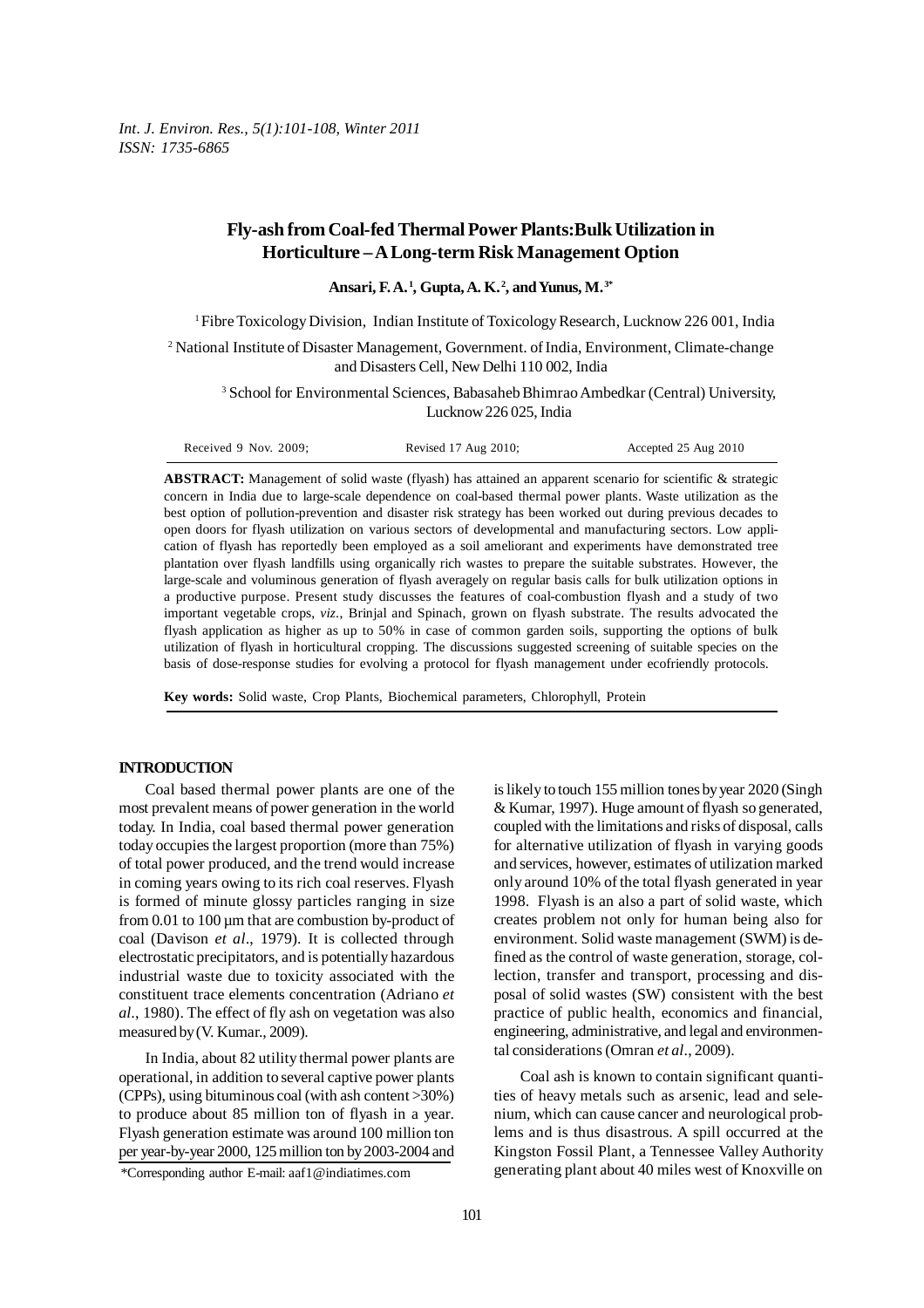the banks of the Emory River, which feeds into the Clinch and then the Tennessee River just downstream. There is also a demand that coal ash may be declared as a hazardous material. Similar ponds and mounds of ash exist at hundreds of coal plants worldwide and when in hilly areas, pose multifold risk of disastrous ash-pond failures (Dewan, 2008). Application of Coal Fly-ash to replace Lime in the management of reactive mine tailings have also been recommended (Wong *et al.,* 2009).

Chemically, all naturally existing elements can be found in flyash (Klien *et al*., 1975). Flyash can be considered a material not much different from common clay as both of them contains oxides of aluminum (Al), silicon (Si), iron (Fe), calcium (Ca), magnesium (Mg), etc. (Natusch *et al*., 1975). Trace elements like boron (B), cadmium (Cd), lead (Pb), molybdenum (Mo), nickel (Ni), selenium (Se) and zinc (Zn) are found in higher concentration in flyash than soil (USEPA, 1988). A recent analysis of physico-chemical properties of the flyash used in present study is given in Table 1 (Kumar *et al*., 2002).

As stated by other researches also mineralogy is the important way to understand the coalescent status of elements in the waste (Saeedi, M. and Amini, H.R., 2007). Therefore, the current study also has been done for Flyash composition through X-ray power diffraction. Flyash consists of mostly amorphous glossy

phases of  $\rm SiO_2$  and alumino-silicate in the poorly crystalline mullet form. X-ray power diffraction analysis and IR-spectrophotometry have confirmed the presence of alpha quartz and mullet (Figs 1a and 1b; Suresh *et al*., 1998). Fe is reported mostly in the form of Magnette having d  $(A) = 2.5$  (Fig. 1b). It is observed partially molten and coating the surface of the aluminosilicate cenospheres as evident from scanning electron-micrography revealing spherical shape particles with hardly any crystalline structure of phase separation (Fig. 1c). However, the  $\rm SiO_{2}$  rich phase is crystalline having tetrahydrad structure (Fig. 1d). But the amorphous nature of spherical particles commonly leads to disordered crystal structure. Many cations and anions are held in spaces of alumino-silicate network (Fig. 1e) (Gupta, 2001).

Disposal of huge amount bearing a large volume is a serious concern. Several areas of flyash utilization wherein technologies have been demonstrated or are underway include mine filling, construction of roads, embankments, hydraulic structures, raising of dykes, manufacture of several of building components like bricks, blocks, tiles, and its use in agriculture.

Although it contains potentially harmful trace elements such as As, Cd, Mo, Pb, Se and Sb, but it also contains mineral constituents such as  $Cu^{+2}$ ,  $Fe^{+2}$ ,  $Zn^{+2}$ ,  $Mn^{2}$  and  $Mo^{2}$  and hence, can act as a secondary source of fertilizers (Singh & Chauhan, 1997). Flyash,

| Parameter               | Flyash            | Garden soil      |
|-------------------------|-------------------|------------------|
| <b>PH</b>               | $8.8 \pm 0.42$    | $7.7 \pm 0.32$   |
| Electrical conductivity | $7.61 \pm 0.38$   | $1.6 \pm 0.08$   |
| Total nitrogen $(\%)$   | $0.02 \pm 0.001$  | $0.09 \pm 0.002$ |
| Total phosphorous (%)   | $0.14 \pm 0.006$  | $0.78 \pm 0.032$ |
| Organic carbon $(\%)$   | $1.172 \pm 0.059$ | 1.483±0.072      |
| Metals $(\mu g/g)$      |                   |                  |
| Al                      | $4615 \pm 230$    | 460±20           |
| B                       | $29.0 \pm 1.26$   | $1.36 \pm 0.04$  |
| C <sub>d</sub>          | $42.3 \pm 2.12$   | < 0.002          |
| Cr                      | $40.25 \pm 1.98$  | < 0.002          |
| Cu                      | 58.6±2.83         | $24.4 \pm 1.16$  |
| Fe                      | 4150±207          | 2850±142         |
| Hg                      | 1.88±0.042        | < 0.001          |
| K                       | $9005 \pm 450$    | NE.              |
| Mn                      | 70±3.4            | $45.8 \pm 2.20$  |
| Na                      | 5200±260          | <b>NE</b>        |
| Ni                      | $204 \pm 10.2$    | $23.8 \pm 1.10$  |
| Pb                      | $40.1 \pm 2.00$   | < 0.005          |
| Si                      | 5600±280          | $350 \pm 18$     |
| Zn                      | 82±3.1            | $22.6 \pm 1.10$  |

**Table 1. Physico-chemical properties of flyash and common garden soil in Lucknow**

**Values are mean (n=3)** ±**SD; NE=not estimated**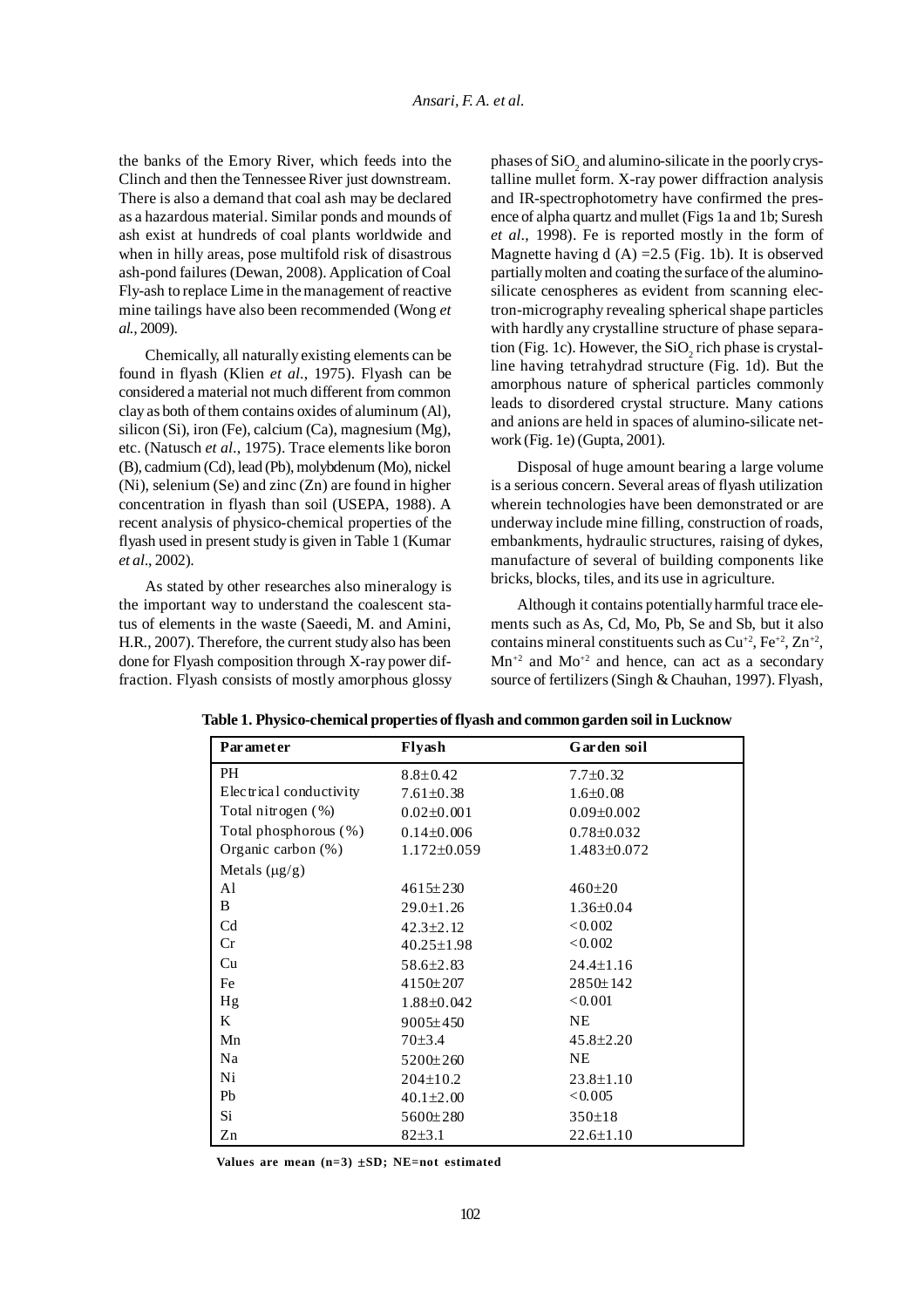

**Fig. 1. a) X-ray diffraction pattern of flyash, (b) Infrared spectra of flyash, (C) SEM micrograph of flyash, (d) Crystal structure network of silica, and (e) Crystal structure of alumino silicate glass in flyash (Suresh** *et al***., 1998)**

with its abundant availability and remarkable ameliorative and nutritive properties, warrants an ecofriendly approach to waste utilization in reclamation of problem soils. Application of flyash for growing crops or form soil amendments may be tried through the scientific research studies to explore its feasibility, as it is necessary to model the concentration-uptake-dose-response functions between the amended medium and crop plant.

Certain studies on different crop plants and certain tree species have focused on acidic soils with low level (2 to 20%) of flyash application (Molinger & Street, 1982; Mishra & Shukla, 1986). An off track study has been carried out through pot experiments in the field-station of School for Environmental Sciences of Ambedkar University in Lucknow, to assess the potential of bulk utilization of flyash on garden soils (1:1) for growing two important crops, *Solanum melongena* (Brinjal) and *Spinacia oleracea* (Spinach). Both the crops are fast growing and accumulate high biomass, offering medicinal and nutritive values. In India, these vegetable crops make regular and important ingredient of diet for a large portion of population under economy class.

# **MATERIALS & METHODS**

Garden soil substrate was collected from the University Department of Horticulture Fields and the flyash was provided by M/s. Feroz Gandhi Thermal Power Plant, Unchahar, Raebareli district in Uttar Pradesh, an undertaking plant of National Thermal Power Corporation Limited (NTPC). Commercial cultivar seeds of *S. melongena* (Family- Solanaceae) and *S. oleracea* (Family- Chenopodiaceae) were procured from a certified seed shop in Lucknow, and sown in pots of different sets containing: (i) control of campus soil (C), (ii) 100% flyash  $(T_1)$ , and (iii) 1:1 mixture of garden soil and flyash  $(T_2)$ . The parameters studied were: germination (%), water content, growth (root & shoot length), phytomass & net primary productivity, biochemical contents (pigment, protein and sugar) and yield. Chlorophyll and carotenoid contents were estimated by method adapted by Arnon (1949). Formulae given by Maclachlan and Zalic (1963) forchlorophyll 'a' and 'b' has been used:

$$
Chla = \frac{12.3D_{63} - 0.86D_{645}V}{1000W} \cdot 100
$$

$$
Chlb = \frac{19.3D_{645} - 3.6_{63}V}{1000W} \cdot 100
$$

Protein and total sugar contents were estimated using the methods as suggested by Lawry *et al.* (1951) and Dubois *et al.* (1956), respectively.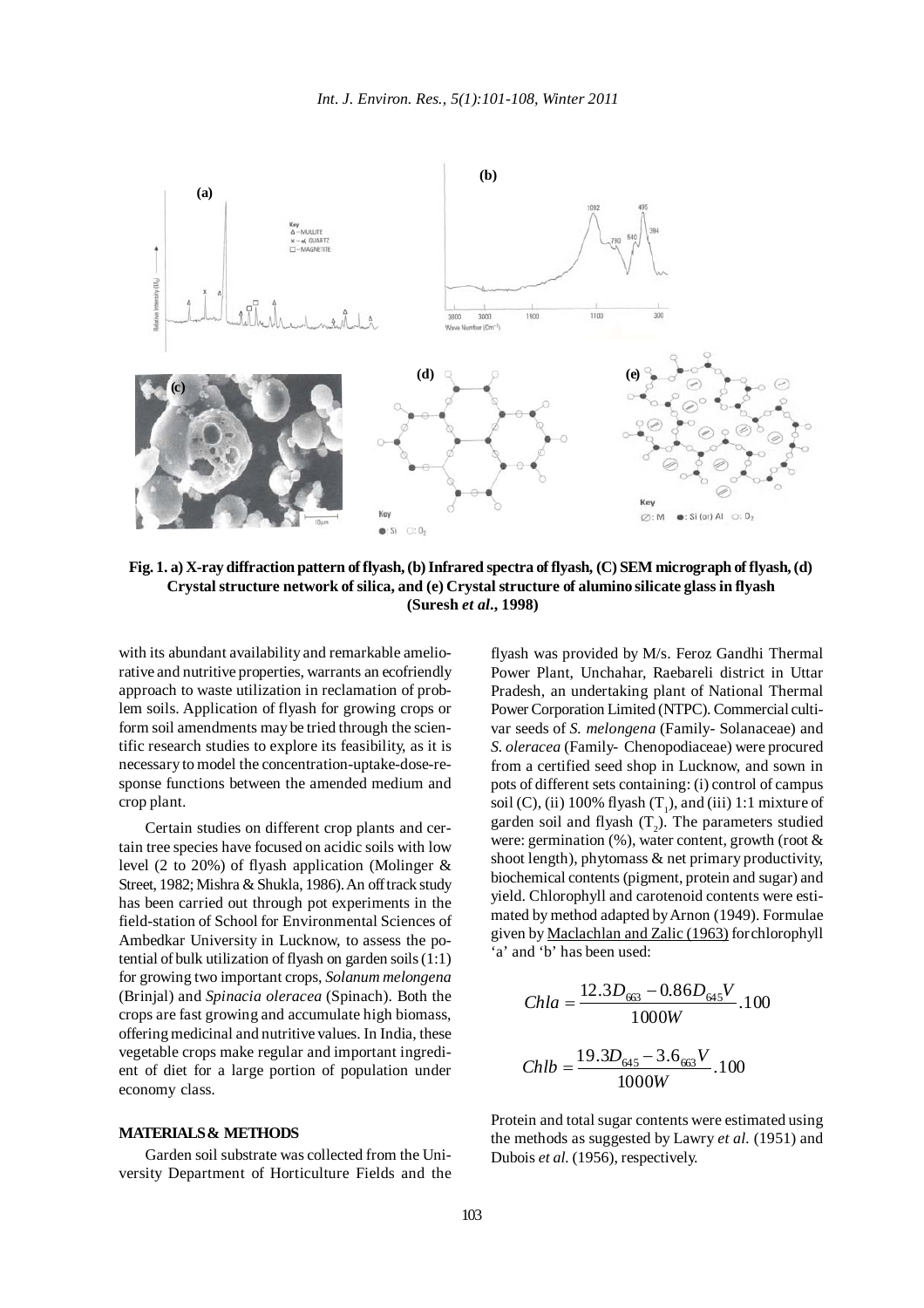#### **RESULTS & DISCUSSION**

The physico-chemical properties of the flyash used in the experiment as shown in Table 1 indicated its significantly alkaline nature (pH 8.8±0.4). Higher ionic concentration was evident through the higher electrical conductivity, as has also been discussed by Eary *et al.* (1990). Metal contents were observed relatively higher than normally in any cultivable soil including garden soil, as suggested by Kumar *et al.* (2002). However, low levels of nitrogen (0.01%) and phosphorous (0.14%) coupled with lack of organic content mark it as a nutritive deficient substrate. General characteristics of the garden soils in Lucknow as developed from sodic land is given in Table 1.

Experiments were conducted to study the opportunity of bulk utilization of flyash in horticulture sector. Enhanced seed germination of *S. melongena* and *S. oleracea* was observed in flyash amended soil substrate (T2) as compared to control (C) or 100% flyash (T1). Results deviated from the earlier findings of Singh *et al.* (1997) that reported inhibition of delay in germination and growth but for *Vicia faba* L. at 20-30% flyash application against 6-8% enhancement at 5-10% application. However, species-specific positive responses in the present study advocated bulk utilization of flyash (1:1 mixture) with respect to germination (Table 2). Improved growth in plants of *S. oleracea* (root and

shoot length) was observed in flyash+soil substrate (T2) during almost all growing period of 90 days (Table 3). Inversely, the growth retardation was observed for plants of *S. melongena* in T2 set for the entire period for shoot but only for age of 30 to 60 days in case of root length. Plants in T1 set (100% flyash) could not survive the period after 4-5 weeks may be due to ambient heat (induced drought) stress coupled with 100% flyash substrate conditions posing risk of metal toxicity (Inouhe *et al*., 1994; Gupta *et al*., 2002). Differing water content (%) pattern for root and shoot parts in *S. melongena* and *S. oleracea* was evident from the results (Table 4). On average, elevated root water levels were observed in the plants grown in T2 as compared to their control (garden soil). However, the amendment resulted in slight decrease of shoot water content level.

Marginally irregular patterns but insignificant differences in levels of chlorophyll ('a' and 'b') and carotenoids were observed in the plants grown in T1 as compared to control (Table 5). However, *S. oleracea* registered improved level of chlorophyll in T2 (50% flyash) plants up to around 9 weeks age. Results were in disagreement with reports of Singh *et al.* (1994) but those were for significantly minor (2% to 8%) application of flyash to soil for growing different crop *Beta vulgaris* L.

|                          | Germination (%) |                 |                 |                 |                 |                 |  |
|--------------------------|-----------------|-----------------|-----------------|-----------------|-----------------|-----------------|--|
| <b>Duration in weeks</b> | S. melongena    |                 |                 | S. oleracea     |                 |                 |  |
|                          | C               | <b>T1</b>       | <b>T2</b>       | C               | T1              | <b>T2</b>       |  |
|                          | 0.0             | 0.0             | 0.0             | $73.0 \pm 0.89$ | $51.6 \pm 0.17$ | $74.4 \pm 1.60$ |  |
| П                        | $27.0 \pm 1.57$ | $22.6 + 1.52$   | $31.0\pm4.02$   | $74.4+0.17$     | $63.6 \pm 1.60$ | $87.4 \pm 0.62$ |  |
| $\mathbf{H}$             | $34.4 \pm 1.84$ | $30.2 \pm 0.08$ | $46.0\pm2.68$   | $99.0 \pm 0.44$ | $88.2 \pm 2.90$ | $95.2 \pm 0.08$ |  |
| IV                       | $67.6 \pm 1.16$ | $46.0 \pm 2.68$ | $81.0 \pm 1.94$ | $99.0 + 0.44$   | $93.0 \pm 0.89$ | $95.2 \pm 0.08$ |  |

**Table 2. Seed Germination (%) of** *S. melongena* **and** *S. oleracea*

**N=5, mena**±**SD, C=100% soil, T1=100% flyash, T2=1:1 mixture of flyash with soil**

|              | <b>Duration in weeks</b> | Growth (cm.)   |                 |                 |                 |                 |                 |
|--------------|--------------------------|----------------|-----------------|-----------------|-----------------|-----------------|-----------------|
|              |                          | S. melongena   |                 |                 | S. oleracea     |                 |                 |
|              |                          | 30 days        | 60 days         | 90 days         | 30 days         | 60 days         | 90 days         |
| Root         | C                        | $1.9 \pm 0.22$ | $9.6 \pm 0.84$  | $9.6 \pm 0.25$  | $2.5 \pm 0.49$  | $9.9 \pm 1.12$  | $10.3 \pm 0.13$ |
|              | T1                       | $2.6 \pm 0.08$ |                 |                 | $1.7 \pm 0.31$  | $- -$           |                 |
|              | <b>T2</b>                | $2.6 \pm 0.17$ | $4.9 \pm 0.26$  | $9.8 \pm 1.78$  | $5.0 \pm 0.22$  | $8.3 \pm 0.35$  | $17.0 \pm 0.64$ |
| Shoot        | C                        | $1.8 \pm 0.76$ | $5.8 \pm 0.93$  | $15.9 \pm 0.17$ | $5.6 \pm 0.08$  | $7.3 \pm 0.08$  | $16.6 \pm 0.49$ |
|              | T1                       | $1.7 \pm 0.05$ |                 |                 | $2.0 \pm 0.04$  |                 |                 |
|              | <b>T2</b>                | $1.3 \pm 0.76$ | $4.4 \pm 0.04$  | $11.8 \pm 1.78$ | $7.0 \pm 0.89$  | $13.0 \pm 1.34$ | $18.0 \pm 0.67$ |
| <b>Total</b> | C                        | $3.7 \pm 0.96$ | $15.4 \pm 1.69$ | $25.5 \pm 0.40$ | $8.0 \pm 0.57$  | $17.2 \pm 0.20$ | $26.9 \pm 0.62$ |
|              | T1                       | $4.3 \pm 0.12$ | --              |                 | $3.7 \pm 0.35$  | --              |                 |
|              | <b>T2</b>                | $3.9 \pm 0.93$ | $9.3 \pm 0.30$  | $20.6 \pm 2.67$ | $12.0 \pm 1.11$ | $21.3 \pm 0.69$ | $35.0 \pm 1.31$ |

**Table 3. Potential of flyash ash utilization in horticulture (early seedling growth studies)**

**N=5, mean**±**SD, C=100% soil, T1=100% flyash, T2=1:1 mixture of flyash with soil**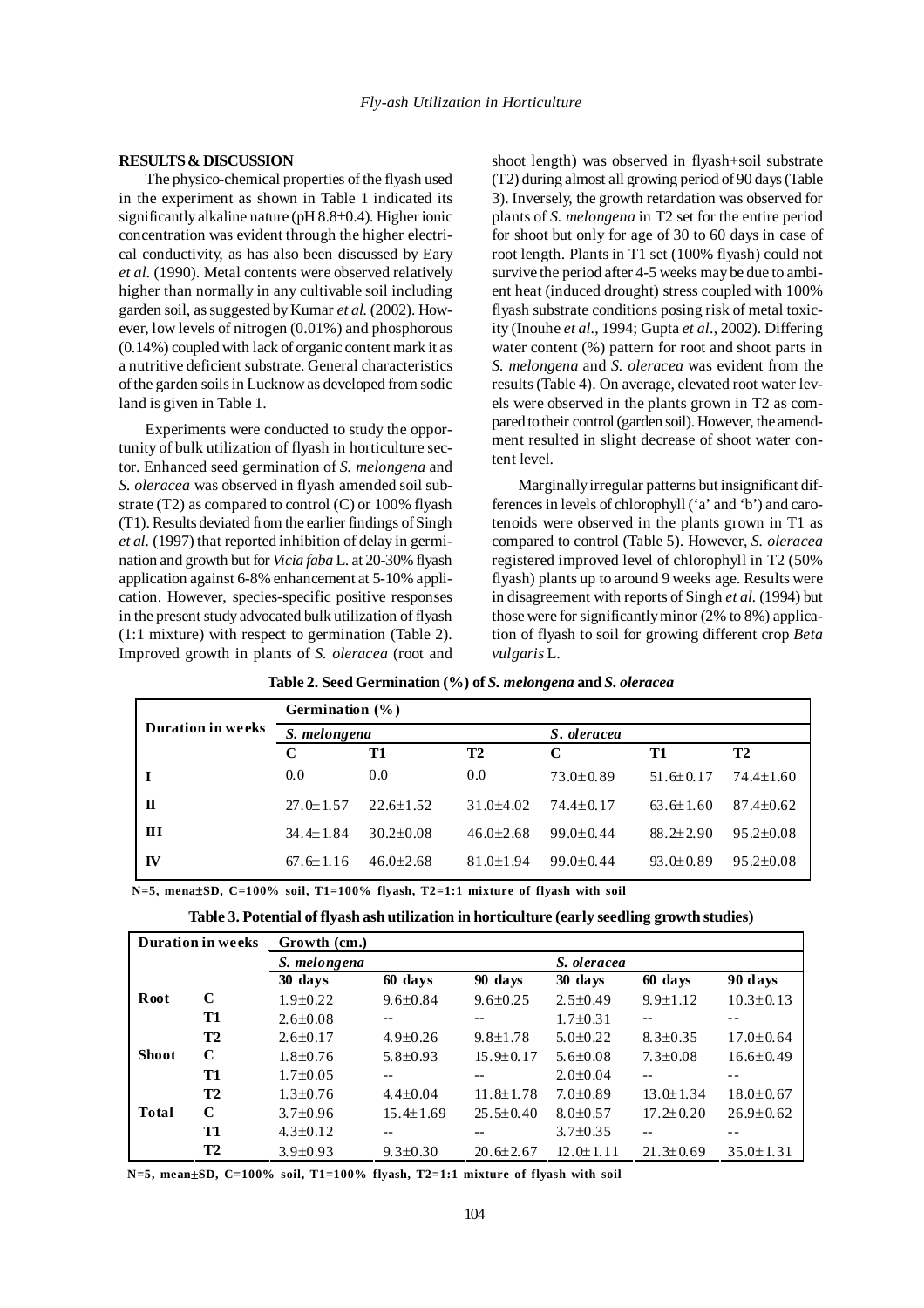| Duration->   | 30 days |           |           | 60 days |       |     | 90 days |           |    |  |
|--------------|---------|-----------|-----------|---------|-------|-----|---------|-----------|----|--|
|              |         | <b>T1</b> | <b>T2</b> |         | T1    | T 2 |         | <b>T1</b> | T2 |  |
| S. melongena |         |           |           |         |       |     |         |           |    |  |
| Root         | 25      | 54        | 25        | 70      | $- -$ | 56  | 60      | $- -$     | 52 |  |
| <b>Stem</b>  | 75      | 56        | 60        | 68      | $- -$ | 70  | 73      | $- -$     | 68 |  |
| Leaf         | 47      | 58        | 37        | 60      | $- -$ | 52  | 75      | $- -$     | 60 |  |
| S. oleracea  |         |           |           |         |       |     |         |           |    |  |
| Root         | 77      | 85        | 93        | 73      | $- -$ | 79  | 54      | $- -$     | 86 |  |
| <b>Shoot</b> | 93      | 83        | 77        | 88      | $- -$ | 77  | 83      | $- -$     | 70 |  |
|              |         |           |           |         |       |     |         |           |    |  |

**Table 4. Water content (%) level in different plants parts**

**N=5, mean**±**SD, C=100% soil, T1=100% flyash, T2=1:1 mixture of flyash with soil**

| Table 5. Biochemical health of plants grown on flyash |  |  |
|-------------------------------------------------------|--|--|
|                                                       |  |  |

| Parameters /<br><b>Experimental set</b> |                                | Germination $(\% )$                                   |                                      |                                      |                                                    |                                        |                            |  |
|-----------------------------------------|--------------------------------|-------------------------------------------------------|--------------------------------------|--------------------------------------|----------------------------------------------------|----------------------------------------|----------------------------|--|
|                                         |                                | S. melongena                                          |                                      |                                      | S. oleracea                                        |                                        |                            |  |
|                                         |                                | 30 days                                               | 60 days                              | 90 days                              | 30 days                                            | 60 days                                | 90 days                    |  |
| <b>Chlorophyll</b>                      | $\mathbf C$                    | $0.1051 \pm 0.012$                                    | $0.4239 \pm 0.015$                   | $1.3327 \pm 0.163$                   | $0.1095 \pm 0.001$                                 | $0.7357 \pm 0.006$                     | 1.2346±0.061               |  |
| 'a' $(mg/g)$                            | T <sub>1</sub>                 | $0.0800\pm0.004$                                      | $- -$                                | --                                   | $0.0299 \pm 0.000$                                 | $-$                                    | --                         |  |
| fresh wt.)                              | <b>T2</b>                      | $0.0761 \pm 0.000$                                    | $0.6556\pm0.014$                     | $1.7694\pm0.062$                     | $0.1217\pm0.001$                                   | $0.6018 \pm 0.000$                     | 1.3583±0.032               |  |
| <b>Chlorophyll</b>                      | C                              | $0.0308\pm0.002$                                      | $0.7883\pm0.047$                     | $0.4964\pm0.084$                     | $0.0346 \pm 0.000$                                 | $0.5312 \pm 0.007$                     | $1.1387 + 0.252$           |  |
| $\mathbf{b}'$ (mg/g)<br>fresh wt.)      | T1                             | $0.0321 \pm 0.007$                                    |                                      |                                      | $0.0061 \pm 0.000$                                 | $-$                                    |                            |  |
|                                         | T2                             | $0.0281 \pm 0.002$                                    | $0.5598 \pm 0.004$                   | $1.4762 \pm 0.073$                   | $0.0532 \pm 0.004$                                 | $0.5709 \pm 0.008$                     | $0.4872 \pm 0.002$         |  |
| <b>Carotenoids</b>                      | $\mathbf C$                    | $0.0478 \pm 0.003$                                    | $0.6671\pm0.018$                     | $0.4891 \pm 0.004$                   | $0.0452\pm0.000$                                   | $0.4924 \pm 0.001$                     | $1.1627 \pm 0.230$         |  |
| $(mg/g$ fresh                           | T1                             | $0.3980 \pm 0.000$                                    |                                      |                                      | $0.2010 \pm 0.000$                                 |                                        |                            |  |
| wt.)                                    | T2                             | $0.0329 \pm 0.000$                                    | $0.4845 \pm 0.021$                   | $0.6441 \pm 0.027$                   | $0.0507 \pm 0.007$                                 | $0.5059 \pm 0.002$                     | $0.5526 \pm 0.014$         |  |
| Protein<br>$(mg/g$ fresh<br>wt.)        | $\mathbf C$<br>T1<br><b>T2</b> | $46.5 \pm 1.36$<br>$31.1 \pm 0.84$<br>$58.6 \pm 3.08$ | $267.3 \pm 0.53$<br>$345.3 \pm 1.92$ | $101.3 \pm 0.89$<br>$128.3 \pm 2.54$ | $85.00 \pm 2.44$<br>53.00±1.44<br>$56.08 \pm 1.78$ | $234.60 \pm 1.17$<br>$218.13 \pm 1.89$ | 198.57±1.69<br>193.00±1.07 |  |
|                                         |                                |                                                       |                                      |                                      |                                                    |                                        |                            |  |

**N=5, mean**±**SD, C=100% soil, T1=100% flyash, T2=1:1 mixture of flyash with soil**

Potential bulk utilization of coal combustion residue (flyash) from thermal power plants in growing horticulture crops appeared an approachable option for further studies related to identification of suitable species, analysis of sensitivity and potential risks. Significant enhancement of plant health (biochemical and vigour) (Tables 5 & 6) and productivity (Figs 2a & 2b, 3 & 4) of studied crops (*S. melongena* and *S. oleracea*) grown on 1:1 flyash-soil mixture can be attributed to improved substrate conditions and nutrition (Mandal & Saxena, 1997; Tripathi *et al*., 2004).

Flyash added to soil significantly increased the electrical conductivity of the soil mixture by increasing the levels of soluble major and minor inorganic constituents (Eary *et al*., 1990). Flyash itself is not effective in retaining water but it significantly increases water holding capacity of the soil mixture (Chang *et al*., 1977). Flyash+soil medium has been reported characterized for better soil porosity and thus increased water holding capacity (Gupta *et al*., 2002) and decreased bulk density (Page *et al*., 1980) allowing workability of the substrate leading to better root penetration. Many chemical constituents of flyash benefit plant growth and can improve the agronomic properties of the soils (Chang *et al*., 1977). The seed germination, early growth, planthealth aspects including phytomass studies suggested better or similar performance of studied vegetable crops on 1:1 flyash+soil substrate with reference to pure soil. Better yield of plants in quantitative as well as qualitative aspects evidenced the tolerance potential and the role of metal binding peptides (phytochelatins) in the cells that countered the growth retarding risk of toxic metals otherwise rich in the flyash substrate as compared to normal soils (Tripathi *et al*., 2004).

Consequently, the present study on bulk utilization of flyash (up to 50%) on garden soil for growing vegetable crops has scientifically advocated the option to be further explored and implemented at field. The usage of flyash for agriculture as a potential fertilizer or soil amendment has been a global problem related to the concept of so-called zero emission or ecological recycling, whereas its utilization in many other industrial purposes has been established (EPD, 1993).

However, hazards associated with the metal contents and the alkaline nature of the flyash has been studied and reported (Singh & Kumar, 1997; Gupta *et al*., 2002; Tripathi *et al.*, 2004). It is important to note that metal deposition in the root may restrict movement of the toxic metals to the leaves and other shoot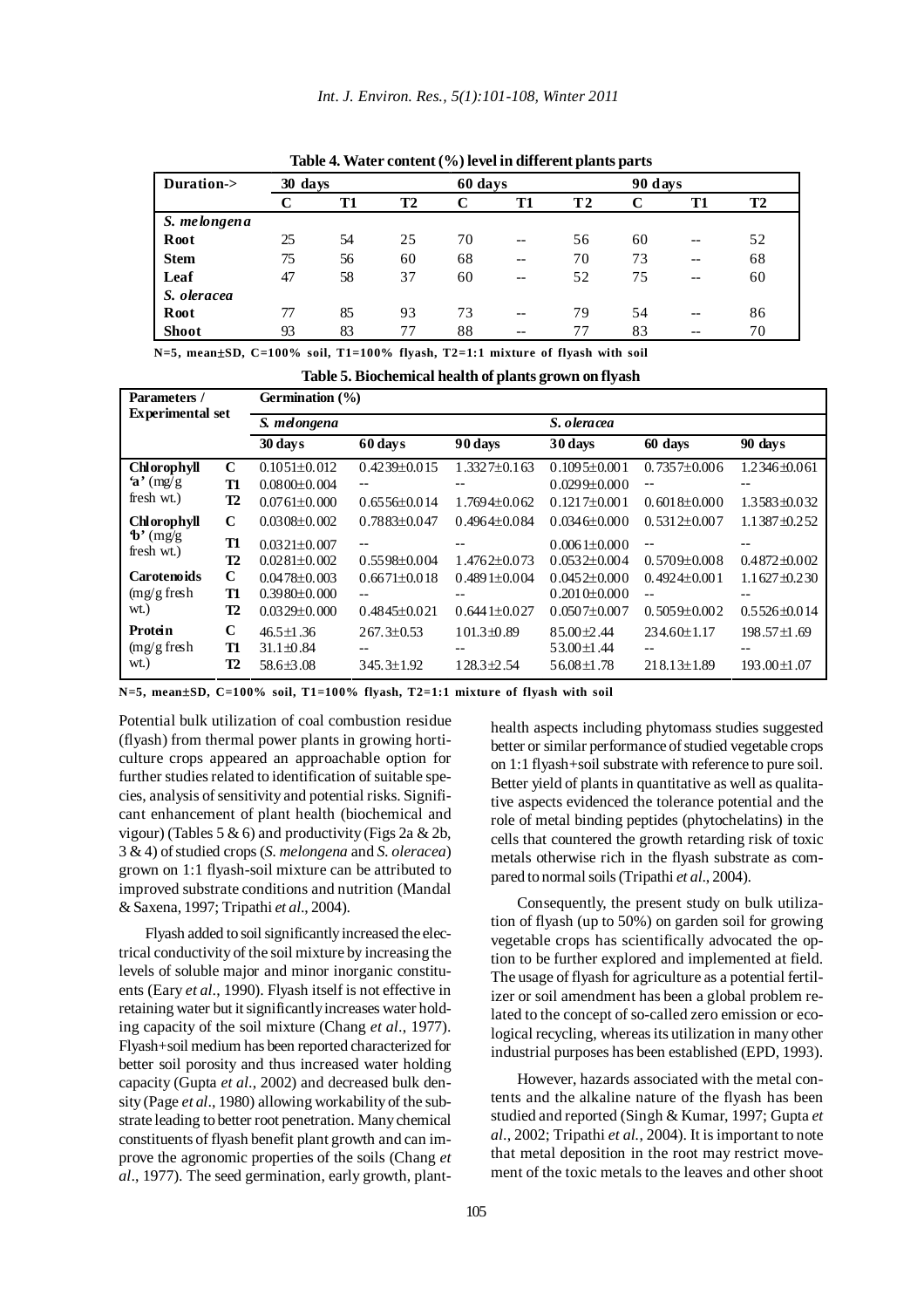*Ansari, F. A. et al.*



**Fig. 2a. Net Primary productivity (gm dry wt./plant) S.metongena**



**Fig.2b. Net Primary Productivity (gm. dry wt./plant/day) S. oleracea**



**Fig. 3. Quantitative and qualitative aspects of yield of S. melongena**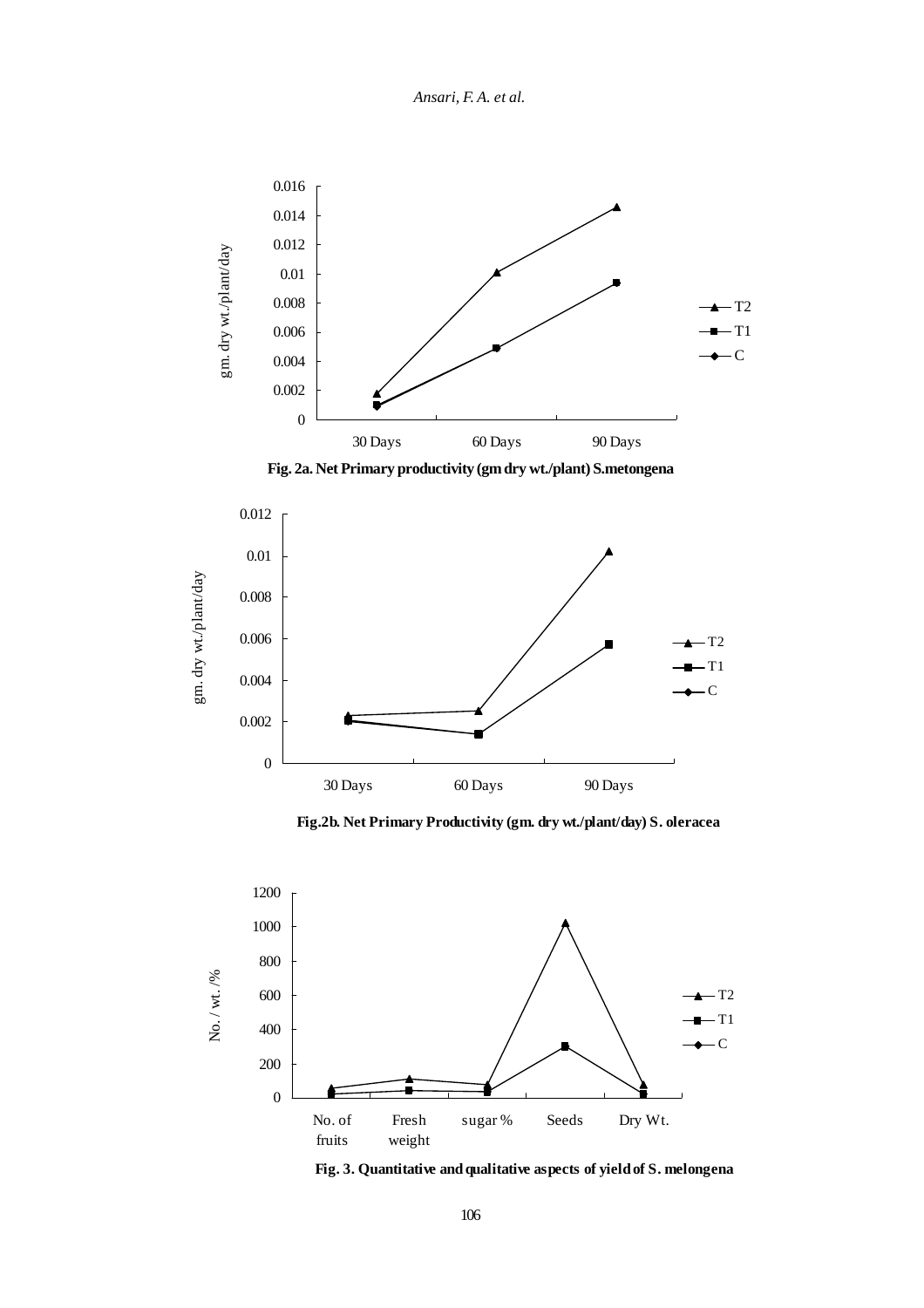

organs (Inouhe *et al*., 1994), and hence, the different tolerance characteristics of roots may serve as limiting factor for overall plant growth responses to flyash. The greater availability of metals has been correlated with a lowering of pH of flyash after addition of organically rich wastes that is usually acidic in nature (Tripathi *et al.*, 2000). It is, therefore, suggested that in order to develop the protocols for horticultural or agricultural utilization of flyash, systematic screening for suitable crop species and optimum level of flyash application must be undertaken. Application of biofertilizers, *viz*., mycorrhiza alone or in combination with nitrogen fixers may help varying levels of improvement in countering phosphate and nitrogen unavailability to the plants (Singh & Yunus, 2000). Understanding the metal uptake or avoidance mechanism will help minimize the risk of food safety or food chain contamination risks. Reducing the load to exceed the carrying capacity is the prime risk management stage for disaster management relating to ash-pond failures or breach, which otherwise may pose serious disruption of communities resources or livelihood besides damaging the environment. Flyash disposal & utilization shall continue to be an important area of national concern due to India's dependence on thermal power generation for its energy supply. According to the estimates India needs to grabble with about 30,000 hectares area of flyash dumps at current times. To prevent the flyash from being airborne the dumping grounds need to be kept wet all the time. Sprinklers are employed are agencies are hired to water the flyash dump grounds. This is a very costly affair and Thermal Power Plants in India are reportedly spending about US\$14 million (equivalent) annually on these activities. However, due to the pozzolanic properties, it has been extensively used as an ingredient of cement, concrete, mixes, soil stabilizer in road making, and structural filling (Singh & Yunus, 2002). Flyash has also being used in amendment of acidic mine-spoils and mining wastes (Jastrow *et al*., 1981), it neutralizes acidity, decreases bulk density, increases water-holding capacity and reduces compactness. Mandal & Saxena (1997) studied flyash utilization for ameliorating black cotton soil (pH 8.02) with water logging, alkalinity, and lack of aeration, and reported increase in porosity, reduced water-logging, modification of texture from silty loam to loam, reduced crack formation and caused yield enhancement by 15%.

## **CONCLUSION**

The study concluded that the flyash application as higher as upto 50% in case of common garden soils, supporting the options ofFig. 2a. Net Primary Productivity (gm dry wt./plant/day) S. melongenaFig. 2a. Net Primary Productivity (gm dry wt./plant/day) S. melongena bulk utilization of flyash in horticultural cropping. Most of the options of flyash utilization systematically and explored yet at field level allow restricted level of application, whereas the present study offers claim to harness potential of bulk utilization of thermal power plant waste and also to help in managing the problems of land-uses as well as food security.

#### **ACKNOWLEDGEMENT**

Present study incorporated the work under Master's dissertation project of one of the authors (FAA). Financial support from Council of Scientific & Industrial Research, Govt. of India, to AKG & JM, and cooperation of Officials of NTPC's Unchahar Thermal Power Project, are gratefully acknowledged.

## **REFERENCES**

Adriano, D. C., Page, A. L., Elseewi, A. A., Chang, A. C. and Straughan, I. (1980). Utilization and disposal of flyash and other coal residues in terrestrial ecosystems: a review. J. Environ. Qual., **9**, 333-334.

Arnon, D. I. (1949). Copper enzyme in isolated chloroplast, polyphenol oxidase in Beta vulgaris. Plant Physio., **130,** 267-272.

Chang, A. C., Lund, L. J., Page, A. L., and Warneke, J. E. (1977). Physical properties of flyash amended soils. J. Environ. Qual., **6,** 267-270.

Davison, R. I., Natusch, D. F. S., Wallace, J. R., and Evans, C. A. Jr. (1974). Trace elements in flyash: Dependence of concentration on particle size. Environ. Sc. Technol., **8,** 1107- 1113.

Dewan, S. (2008). Massive coal-ash spill causes river of sludge and controversy. The New York Times (Seattle Times).

Dubois, M., Griller, K. A., Hamilton, J. K., Robers, P. A., and Smith, F. (1956). Methods in Microbiology. **5,** Academic Press, London.

Eary, L. E., Rai, D., Mattigod, S. V., and Ainsworth, C. C. (1990). Geochemical factors controlling the mobilization of inorganic constituents from fossil fuel combustion residues. Ii. Review of the minor elements. J. Environ. Qual., **19,** 202-214.